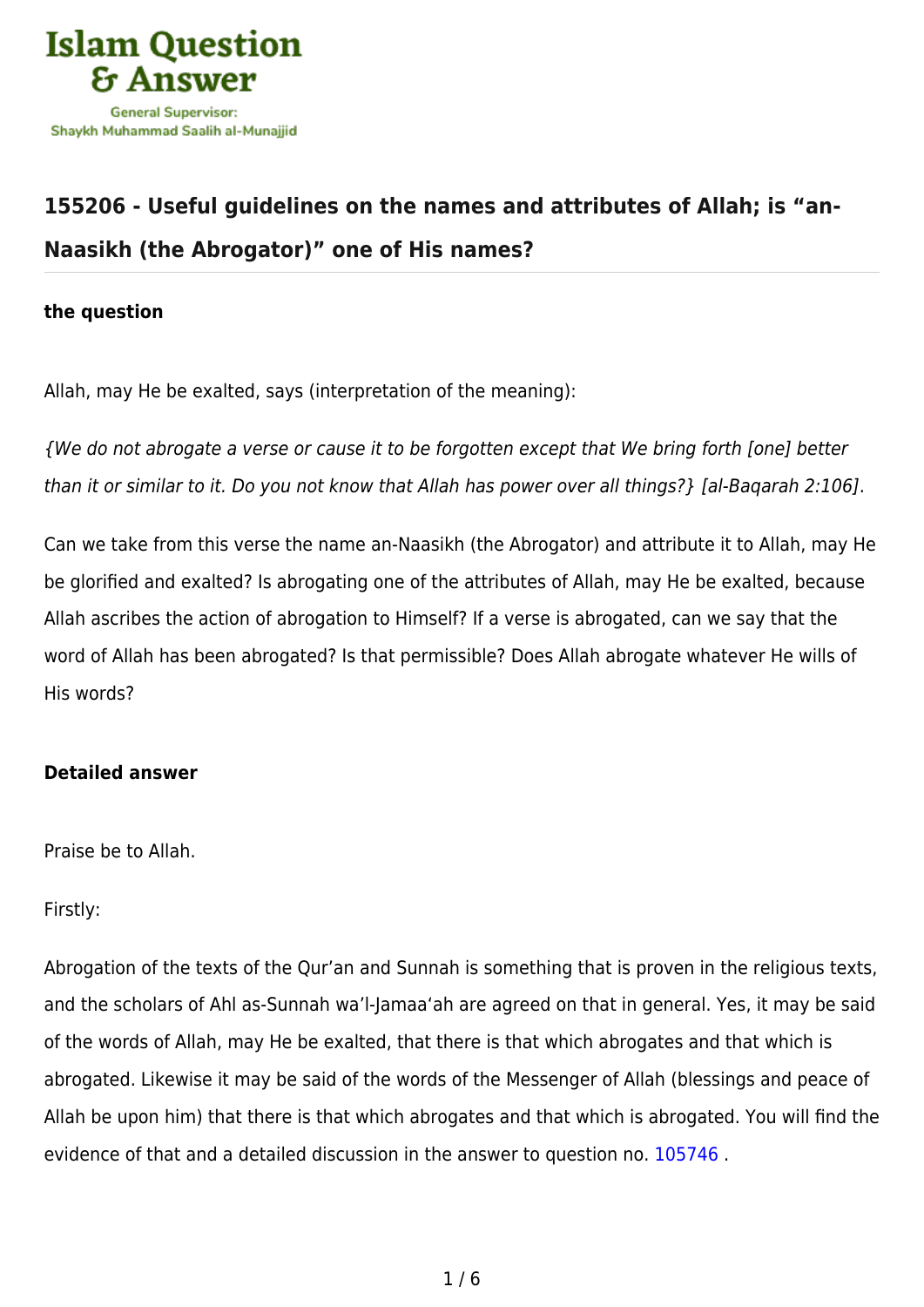

### Secondly:

The belief of Ahl as-Sunnah wa'l-Jamaa'ah regarding the names of Allah, may He be exalted, is that they are a tawqeefi matter [i.e., they can only be known through divine Revelation and sound texts of hadeeth, with no room for ijtihad]. Therefore it is not permissible for anyone to ascribe to Allah, may He be exalted, by any name by which He did not call Himself, or by which His Messenger (blessings and peace of Allah be upon him) did not ascribe to Him. There is no room for working out divine names on the basis of reason, or what one feels is appropriate, or personal opinion, or ijtihad. Rather His names are as proven by the saheeh texts of the Qur'an and Sunnah.

Shaykh Muhammad ibn Saalih al-'Uthaymeen (may Allah have mercy on him) said:

Based on that, we must limit the divine names to those which are mentioned in the Qur'an and Sunnah, and not add anything or take anything away, because reason cannot work out the names that Allah deserves. So we must adhere to the texts regarding this matter, because Allah, may He be exalted, says (interpretation of the meaning)):

{And do not pursue that of which you have no knowledge. Indeed, the hearing, the sight and the heart - about all those [one] will be questioned} [al-Isra' 17:36]

 Say, "My Lord has only forbidden immoralities - what is apparent of them and what is concealed and sin, and oppression without right, and that you associate with Allah that for which He has not sent down authority, and that you say about Allah that which you do not know"} [al-A'raaf 7:33].

Moreover, ascribing to Allah, may He be exalted, names by which He did not call Himself, or denying any of the names by which He called Himself is an offence against Him, may He be exalted. Hence it is obligatory to observe proper etiquette in this matter, and limit it to what is mentioned in the religious texts.

Al-Qawaa'id al-Muthla fi Sifaat Allah wa Asmaa'ihi al-Husna (p. 13).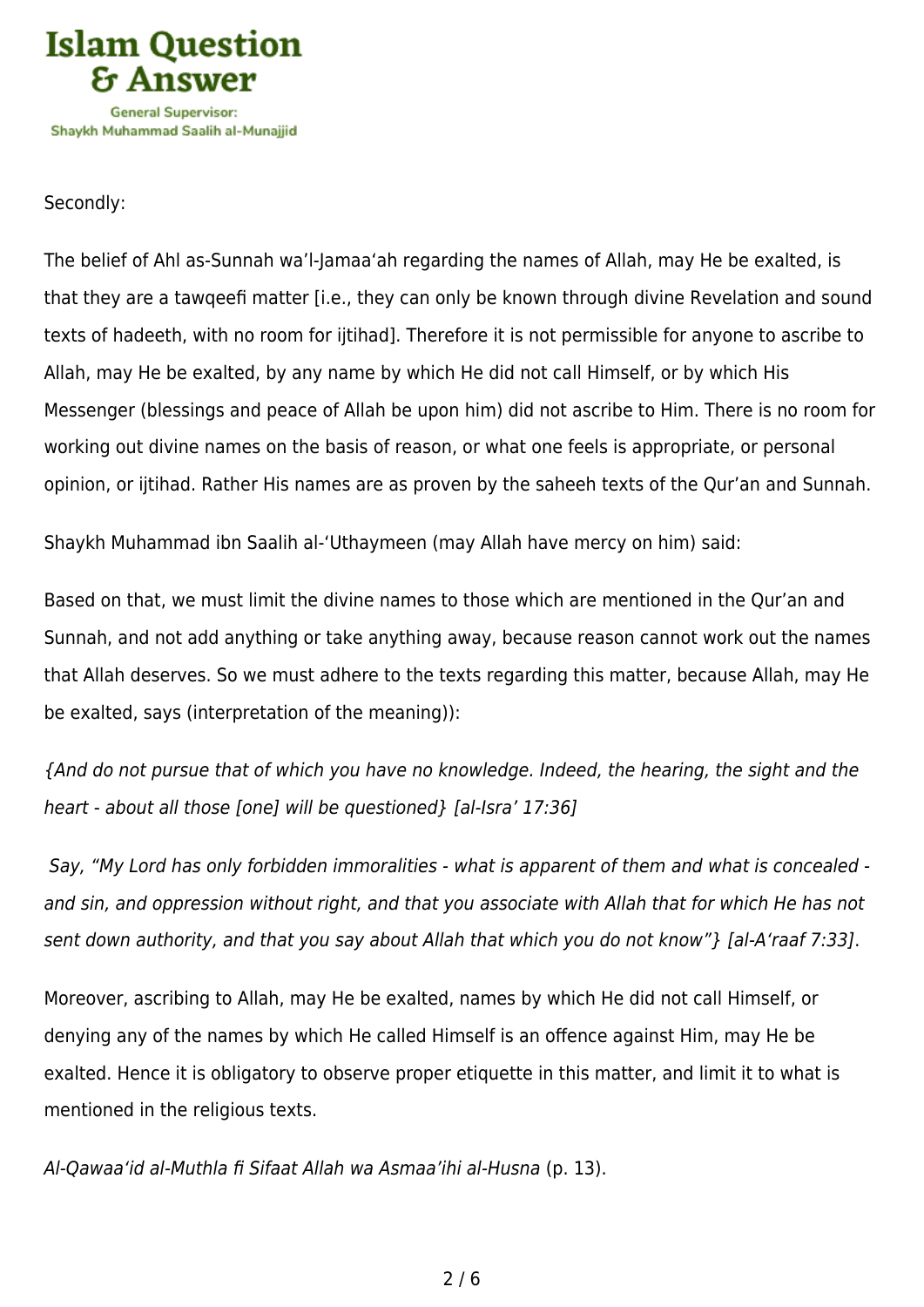

Thirdly:

One of the basic principles of Ahl as-Sunnah wa'l-Jamaa'ah regarding the divine names and attributes is that the names of Allah, may He be exalted, are more specific than His attributes, and His attributes are more specific than His actions. Thus the broadest in scope are His actions, and the narrowest in scope are His names. Another guideline is that it is not permissible to ascribe any name to Allah, may He be exalted, on the basis of an attribute that is proven, or on the basis of an action that He ascribed to Himself, whereas attributes may be worked out from His names, and His actions may be worked out on the basis of many of His attributes.

Every name of Allah is indicative of His Essence and of an attribute and an action– and in many cases that depends on whether the action indicated by the name is intransitive (does not require an object to express a complete thought) or transitive (requires an object to express a complete thought). In the case of His attributes, they are indicative of a concept and an action, depending on the attribute. Thus His name ar-Rahmaan (the Most Gracious) is indicative of His Essence, and of the attribute of rahmah (grace, mercy), and of an action. Thus it may be said that He bestows mercy (yarhamu) upon whomever He wills of His slaves.

Shaykh al-Islam Ibn Taymiyah (may Allah have mercy on him) said:

The divine names all have in common the fact that they refer to His holy Essence, then each name is indicative of one aspect of His attributes, and is not indicative of the aspect that is indicated by another name. Hence the name al-'Azeez (the Almighty) is indicative of His Essence in addition to His might; the name al-Khaaliq (the Creator) is indicative of His Essence in addition to His action of creation; ar-Raheem (the Most Merciful) is indicative of His Essence in addition to His mercy. His Essence includes all of His attributes, thus each divine name is indicative of His Essence and of the attribute that is specific to that name, as is clear." (Majmoo' al-Fataawa 7/185).

Ibn al-Qayyim (may Allah have mercy on him) said: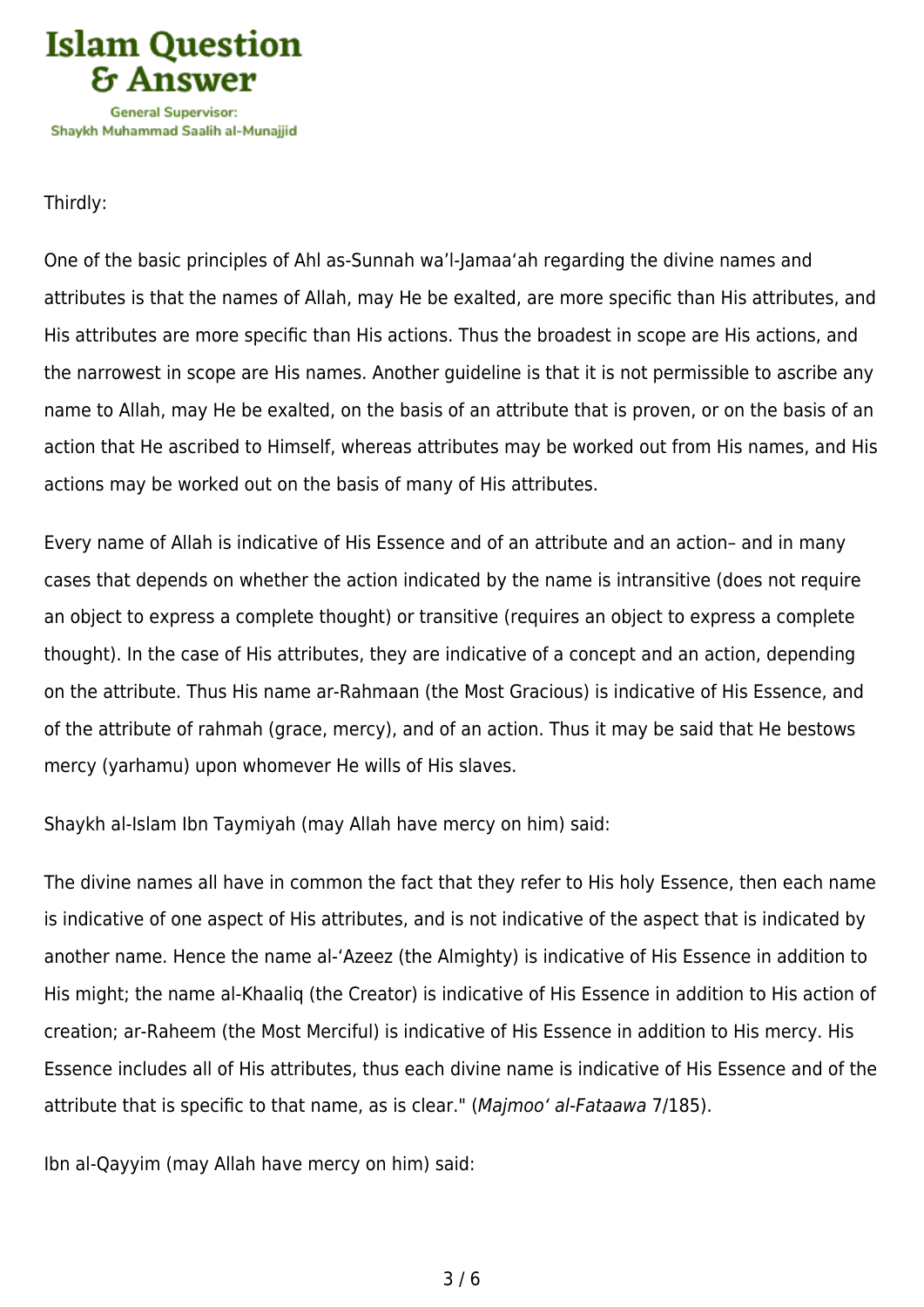

If a name is ascribed to Allah, it is permissible to derive from it a fi'l (action) and a *masdar* (verbal noun or infinitive). For example, from the divine names as-Samee' ( the All-Hearing) and al-Baseer (the All-Seeing), we may attribute to Him the attributes of hearing and seeing, and He may be described as doing the actions to which these words refer, as in the verses (interpretation of the meaning):

## { Certainly has Allah heard …} [al-Mujaadilah 58:1].

This applies if the action is transitive; if it is intransitive, then no action can be ascribed to Him on that basis, as in the case of the divine name al-Hayy (the Ever-Living); rather in this case, the name and the masdar (verbal noun) may be ascribed to Him, but not the action, so we cannot say that He "became alive"!

Badaa'i' al-Fawaa'id (1/170).

Fourthly:

It is not permissible for anyone to ascribe to Allah, may He be exalted, a name based on a divine attribute or action. So it cannot be said that he is al-Baasit (the Extender), based on his action yabsut (He extends – cf al-Isra' 17:30), or to say that He, may He be glorified and exalted, has the attribute of bast (extending). And it cannot be said that He is the Giver or the Taker, based on the verse (interpretation of the meaning):

{You give sovereignty to whom You will and You take sovereignty away from whom You will} [Aal 'Imraan 3:26].

Shaykh Muhammad ibn Saalih al-'Uthaymeen (may Allah have mercy on him) said:

The topic of the divine attributes is broader in scope than the topic of the divine names. That is because every name implies an attribute – as noted above in the third principle on the divine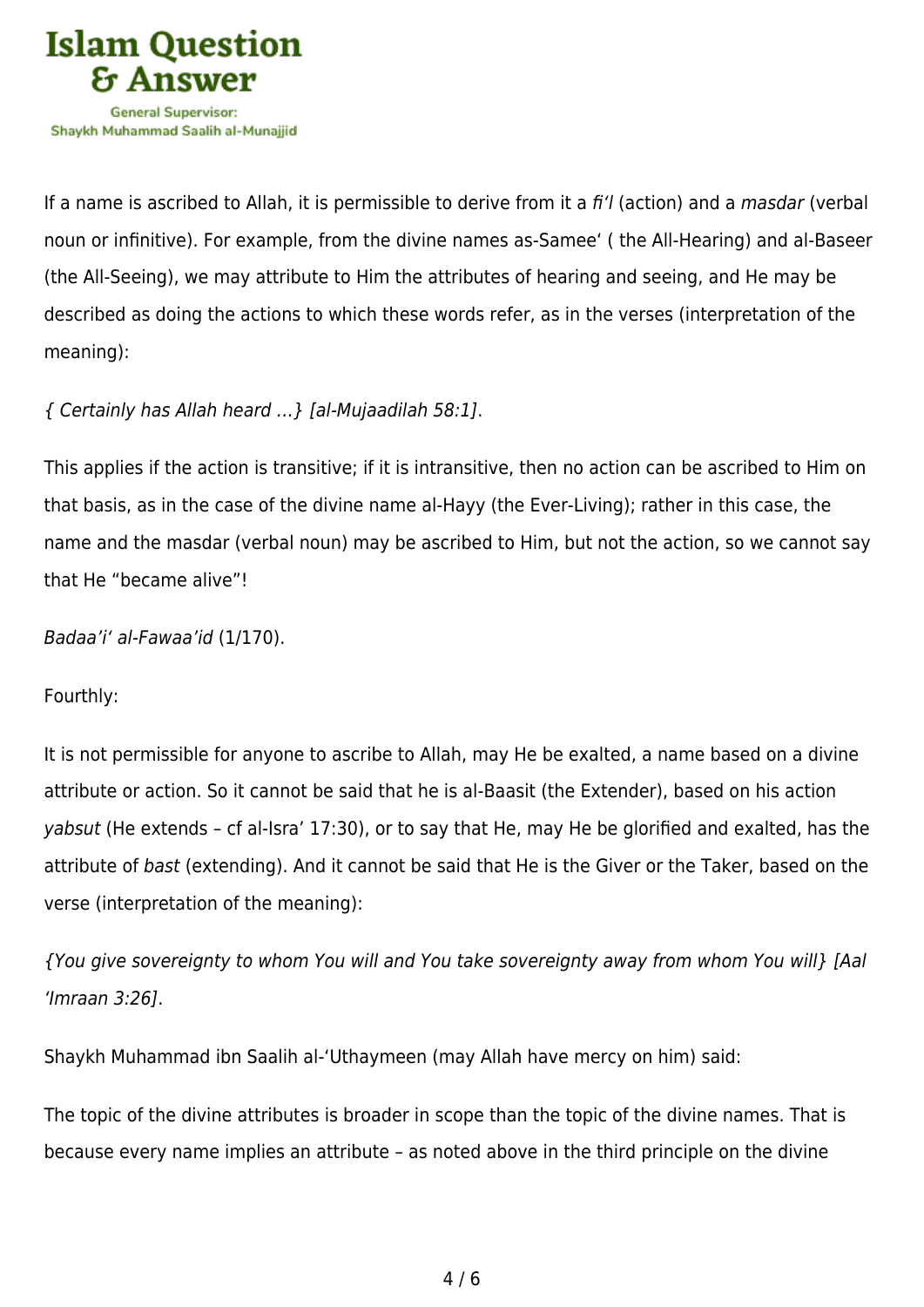

names – and because some of His attributes are connected to His actions, and His actions are unlimited just as His words are unlimited. Allah, may He be exalted, says (interpretation of the meaning):

{And if whatever trees upon the earth were pens and the sea [was ink], replenished thereafter by seven [more] seas, the words of Allah would not be exhausted. Indeed, Allah is Exalted in Might and Wise} [Luqmaan 31:27].

For example, some of the attributes of Allah, may He be exalted, are: coming, seizing, restraining, vengeance, and many other attributes that are too many to count, as Allah, may He be exalted, says (interpretation of the meaning):

{And your Lord has come} [al-Fajr 89:22]

{Do they await but that Allah should come to them in covers of clouds} [al-Baqarah 2:120]

{so Allah seized them for their sins}

[Aal 'Imraan 3:11, al-Anfaal 8:52, Ghaafir 40:21]

{And He restrains the sky from falling upon the earth, unless by His permission} [al-Hajj 22:65]

{Indeed, the vengeance of your Lord is severe} [al-Burooj 85:12]

{Allah intends for you ease and does not intend for you hardship} [al-Baqarah 2:185].

And the Prophet (blessings and peace of Allah be upon him) said: "Our Lord comes down to the lowest heaven…" Agreed upon.

Thus we ascribe to Allah, may He be exalted, these attributes in the manner mentioned in the text, but we do not derive any divine names from them. So we do not say that the names of Allah